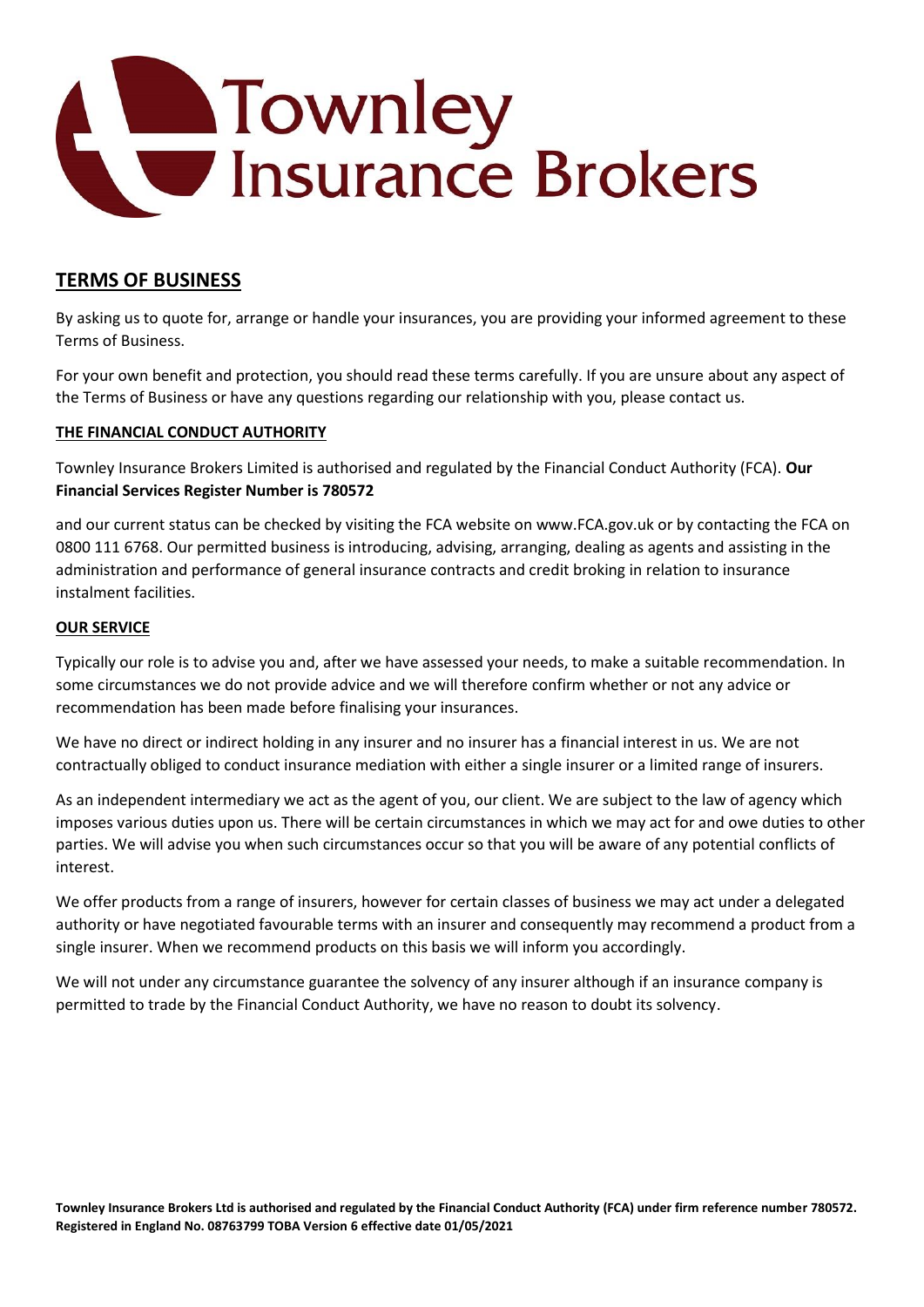

## **COMPLAINTS / COMPENSATION**

Our aim to provide you with an excellent level of service at all times. However, we recognise that there may be an occasion, when you do not feel satisfied with the service you have received from us. We take complaints seriously and with this in mind we have a complaints procedure in place. Please contact Liz Townley in writing by phone or in person at Townley Insurance Brokers Ltd, 19 Staplegrove Road, Taunton, Somerset, TA1 1DE or by email to: liz@townleyinsurance.co.uk

When dealing with your complaint, we will contact you within 3 working days. We will make a final response within 8 weeks. If you are still not satisfied, you may be entitled to refer the matter to the Financial Ombudsman Service. For further information you can visit the FOS website at:

www.financial-ombudsman.org.uk.

Access to the FOS is available for complainants coming within one of the following categories at the time we receive their complaint:

• Consumers (private individuals acting for purposes which are wholly or mainly outside that individual's trade, business, craft, or profession)

• Businesses employing fewer than 10 persons and with a turnover or annual balance sheet total not exceeding €2 million

- Charities with an annual income of under £1 million
- Trustees of a trust with a net asset value of under £1 million

We are covered by the Financial Services Compensation Scheme (FSCS). You may be entitled to compensation from the FSCS if we cannot meet our obligations but this depends on the type of business and the circumstances of the claim. If you are eligible to claim from the FSCS, compensation is available as follows:

- Insurance advising and arranging is covered 90% of the claim, without any upper limit
- For compulsory classes of insurance (such as Third Party Motor or Employers Liability), insurance advising and arranging is covered for 100% of the claim without any upper limit

Further information about compensation scheme arrangements is available from The FSCS on 0800 678 1100 (freephone) or 0207 741 4100 or

www.fscs.org.uk.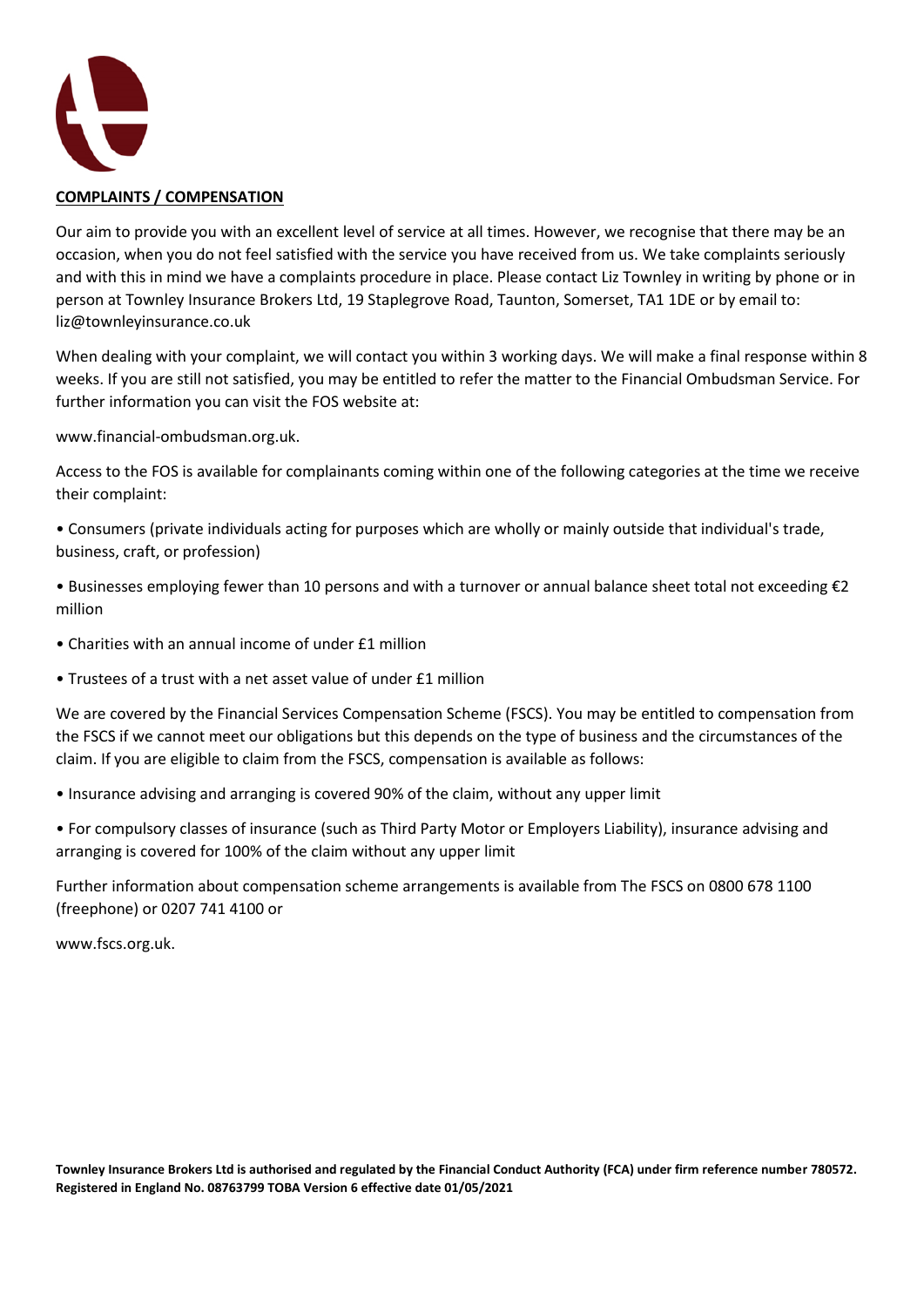

We normally receive commission from insurers, product providers and finance providers. On request, we will be pleased to provide information about any commission received by us in the handling of the insurances.

In addition to the premiums charged by insurers, we may make charges to cover the administration of your insurance in the following circumstances:

- New Business / Renewal £50
- Mid-Term Alteration £25.00
- Cancellation/Deletion of Vehicle Full commission on the premium refunded by your insurer (minimum £25.00)
- Stopped or Returned Cheque £25
- Temporary Cover / Short Term Policies £25 Immediate payment via bacs for a one off/temporary policy

• Cancellation of Cover – and other refunds are refunded NET of commission. We may, in addition charge a £50 administration fee.

Payment strictly via bacs and cheque within 7 days of the effective date for an annual policy. Failure to pay within our set TOBA will result in additional £25 late payment charge for each email/letter received.

From time to time where we receive commission at a level below which we consider appropriate we may apply higher charges than those set out above. In such circumstances these charges will be advised to you prior to the commencement of each policy.

In addition, other fees may be agreed for products and services and these will be confirmed verbally in advance and subsequently in writing. If cover which we have negotiated or arranged is transferred to another intermediary then we reserve the right to charge a fee for our services. Such a fee will not exceed the commission which we would have earned on arrangement of cover.

We may be able to offer finance for insurance instalments through the insurer or a third party finance provider, Bexhill UK Ltd (subject to status and credit checks). We may also receive commission for arranging finance agreements.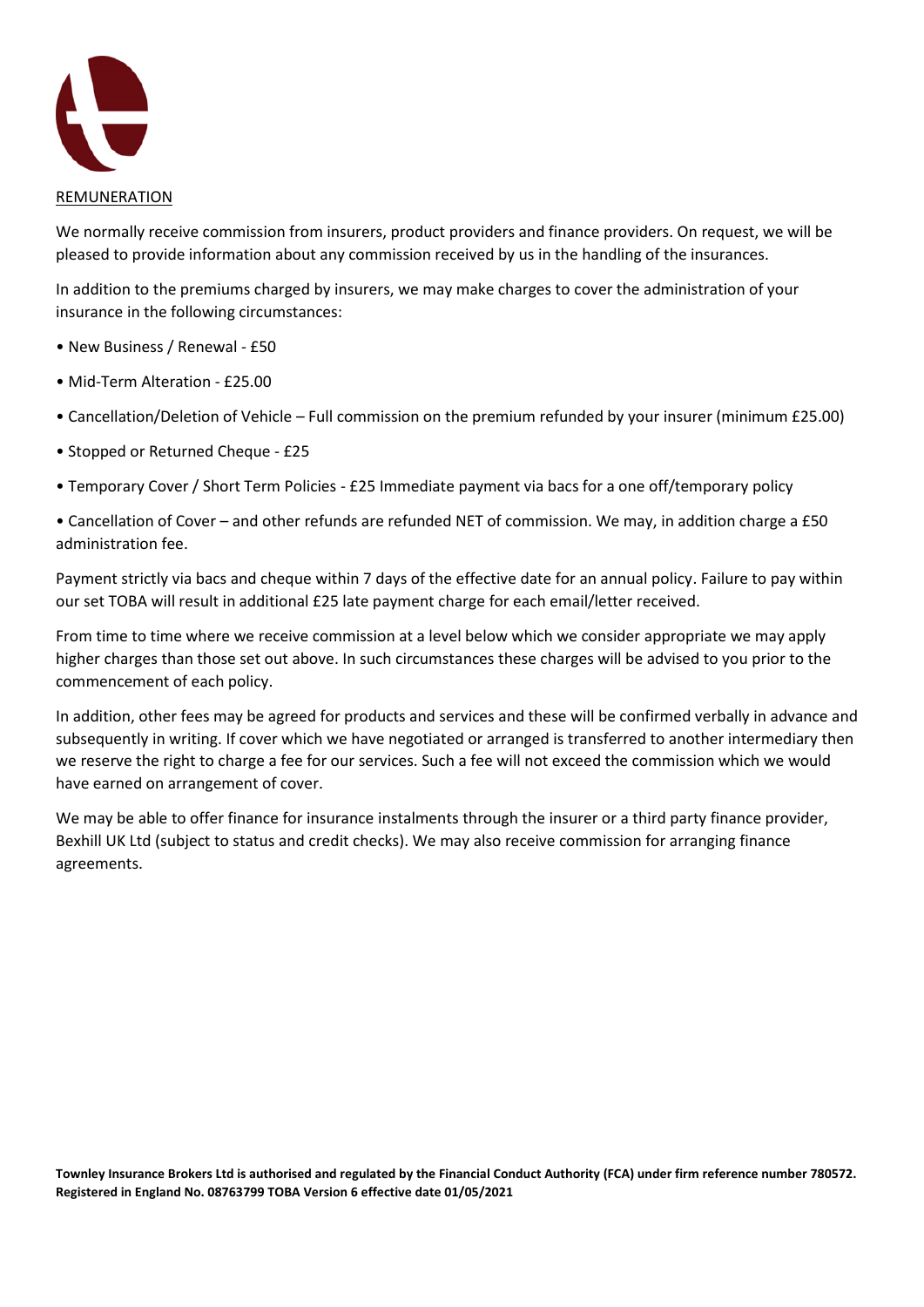

Under the terms of our agreements with the insurers with whom we place business, we normally receive premiums you pay to us as their Agent. In certain circumstances you may have the additional

protection of insurance companies accepting that monies paid to us are treated as being received by them (Risk Transfer). Please ask for details.

Client Money held by us is protected in a Non-Statutory Trust Client Account until we pay insurers. We do not pay any interest on premiums held by us in the course of arranging and administering your insurance. In arranging your insurance we may employ the services of other intermediaries who are regulated by the FCA and your premium may be passed to these intermediaries for payment to insurers.

## CANCELLATION RIGHTS AND PROCEDURES

You should make any request for the cancellation of a policy in writing and any relevant certificate of insurance must be returned to us or to the insurer concerned. In the event of cancellation, charges for our services will apply in accordance with the 'Remuneration' section above.

The terms of your policy may allow insurers to retain premium in full or to charge short-period premiums in the event of cancellation before the policy expires.

#### ENDING YOUR RELATIONSHIP WITH US

Subject to your immediate settlement of any outstanding premiums and fees, you may instruct us to stop acting for you and we will not impose a penalty.

Your instructions must be given in writing and will take into effect from the date of receipt.

Unless otherwise agreed in writing, if our relationship ends, any transactions previously initiated will be completed according to these Terms of Business. You will be liable to pay for any transactions concluded prior to the end our relationship and we will be entitled to retain commission received for conducting these transactions, together with all fees charged by us for services provided.

#### YOUR RESPONSIBILITIES

You are responsible for answering any questions in relation to any proposal for insurance cover honestly and to the best of your knowledge, providing complete and accurate information which insurers will require. This also applies to your responses in relation to any assumptions you may agree to in the process of applying for insurance cover. This is particularly important before taking out a policy but also at renewal or if you make a mid term amendment to your policy. If you are a commercial customer, please be reminded you are responsible for providing the complete and accurate information which insurers require at inception, renewal and throughout the life of a policy. If you fail to disclose information or misrepresent any fact which may influence the insurer's decision to accept the risk or the terms offered, this could invalidate the policy and mean that claims may not be paid. You must check all details on any proposal form or Statement of Fact and pay particular attention to any declaration you may be asked to sign.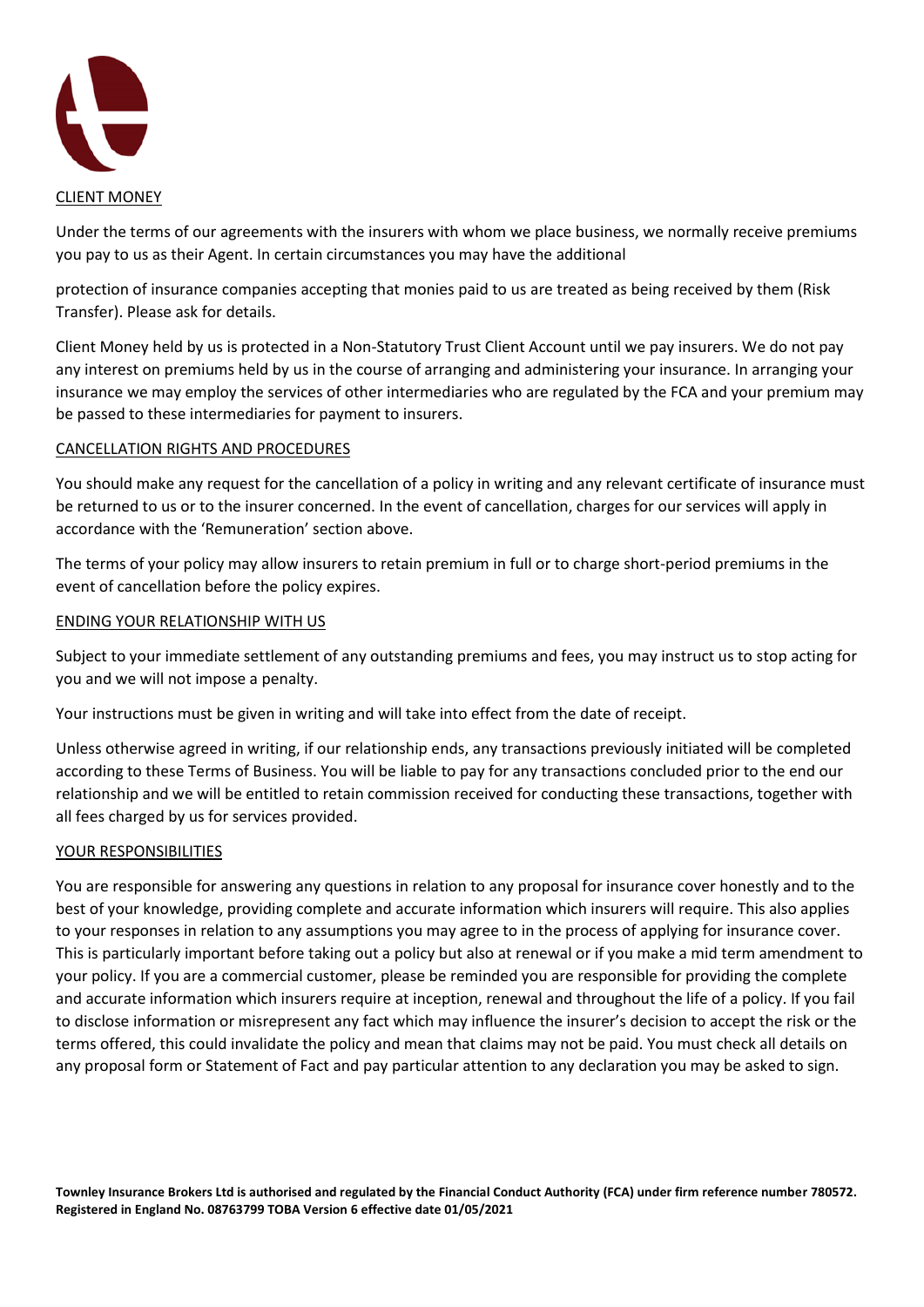

It is important that you read all insurance documents issued to you and ensure that you are aware of the cover, limits and other terms that apply. Particular attention must be paid to any warranties and conditions as failure to comply with them could invalidate your policy.

You must inform us immediately of any changes in circumstances which may affect the services provided by us or the cover provided by your policy. If you are unsure about any matter, please contact us for guidance.

## USE OF PERSONAL DATA

We will process any personal information we obtain in the course of providing our services to you in accordance with the General Data Protection Regulations 2018 (GDPR). In administering your insurance arrangements it will be necessary for us to pass such information to insurers and other product or service providers who may also provide us with business and compliance support.

We may also disclose details to relevant parties, as necessary, to comply with regulatory or legal requirements. We may contact you in order to promote products or services if we deem them to be of legitimate interest to you. We will not otherwise use or disclose the personal information we hold without your consent.

Some of the details you may be asked to give us, such as information about offences or medical conditions, are defined as sensitive personal data. By giving us such information, you signify your consent to it being processed by us in arranging and administering your insurances. Subject to certain exceptions, you will be entitled to have access to your personal and sensitive personal data. If at any time you wish us, or any company associated with us, to cease processing any of the personal data or sensitive personal data we hold, or to cease contacting you about products and services, please write to Townley Insurance Brokers Ltd. TIB understand Data Protection laws and the Data Protection Policy. If you require more information on what information the company holds, how to gain access to it or any other request under the rights as laid out under The EU General Data Protection Regulation (GDPR) 2018, please submit your request in writing, addressed Townley Insurance Brokers Ltd, 19 Staplegrove Road, Taunton, Somerset, TA1 1DE.T he Directors will always verify the identity of anyone making a subject access request before handing over any information. The Directors will aim to provide the relevant data within 1 calendar month.

We have taken all reasonable steps to ensure that all our processes are appropriate for the protection of your data and that any third -party supplier portal also has policies in place to comply with legislation and that provide for high standards of Data Protection. Software packages which are held on our own server are appropriately secured and backed up and there are measures in place to protect the security of your data. We have appropriate policies in place (in relation to – Data Protection, Privacy, Access and use of company property, hardware, software, equipment, Internet, email and Social Media).